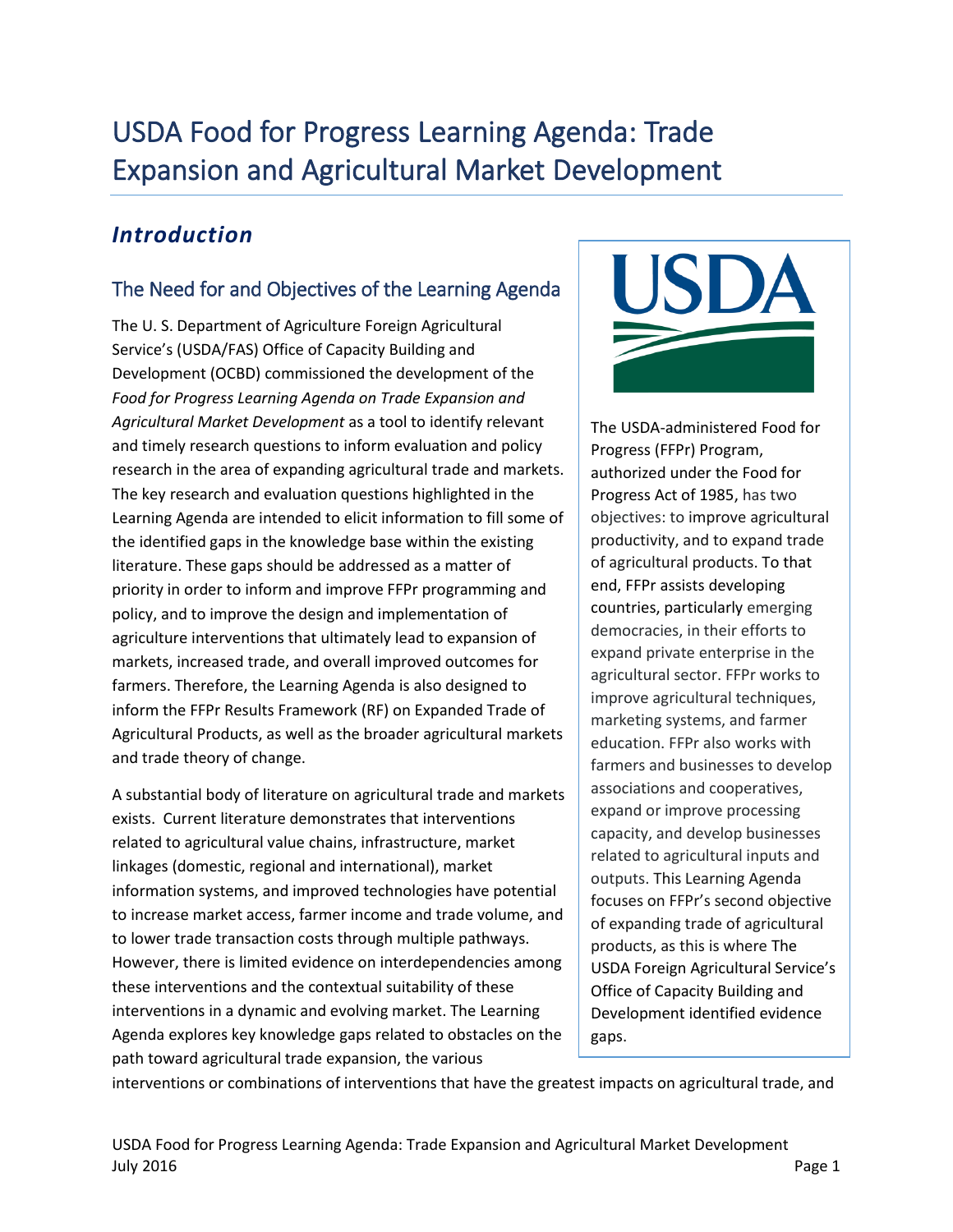the features that lead to long-term benefits and sustainability of these interventions.<sup>1</sup> Addressing the gaps by gathering rigorous evidence will support USDA's prioritization of limited resources for agricultural interventions and better inform future FFPr interventions and policy research, especially since agricultural trade interventions widely vary in terms of costs, pathways, and outcomes by context.

FFPr will continue to evolve, build, and use the Learning Agenda to prioritize research and evaluation activities in the future. The Learning Agenda questions will be addressed through a variety of methodologies, including impact evaluations, policy analyses, performance evaluations, systematic reviews, literature reviews, and detailed case studies. FFPr also hopes that other governments, implementing organizations, international organizations, research institutions, and academics will contribute to and use the Learning Agenda to prioritize agricultural trade research with the aim of collectively closing the research gaps and improving the impact and sustainability of agricultural development and trade programs.

Following Social Impact's (SI) commitment to Utilization-Focused Evaluation (U-FE), the SI team has prepared this Learning Agenda with a focus on engaging key users and targeting their decision-making needs. While the intent of the Learning Agenda is to inform the work of the USDA Food for Progress program, the questions and content are relevant for the broader academic community and may be used to inform the work of researchers, academics, implementers, and policy-makers.

### Development of the Learning Agenda

l

The Learning Agenda was developed through a review of existing literature and a series of consultations with researchers, academics, policy-makers, and agriculture practitioners in different regions from a wide range of organizations, research institutions, and universities.<sup>2</sup> Based upon this literature review and the consultations, the Learning Agenda is organized around three primary focus areas: (i) market

 $1$  The Learning Agenda topics are informed by desk research as well as consultations with experts. In terms of desk research, Social Impact conducted systematic reviews, including meta-analysis, on three types of agricultural interventions: information and communication technologies (ICT), roads and road transportation, and agricultural cooperatives. These systematic reviews assessed a number of outcomes related to agricultural trade and economic growth based on existing rigorous impact evaluations.

<sup>&</sup>lt;sup>2</sup>Consultations included three roundtable conferences with agriculture experts and three field visits to meet with USDA implementing partners. All conferences included brainstorming sessions and facilitated dialogues on the important issues in expansion of agricultural trade and research gaps. The first roundtable was held on October 23, 2015 with 35 USDA staff members from agencies including the Foreign Agricultural Service Office of Capacity Building and Development (FAS/OCBD) and the Office of Trade Programs (FAS/OTP), National Agricultural Statistics Service (NASS), Agricultural Research Service (ARS), and Economic Research Service (ERS). The second roundtable was held on December 3 and 4, 2015 with 50 participants including academic researchers, university professors, USDA staff members, and researchers from agencies such as IFPRI, IFAD, and the World Bank. The third conference was held on May 19 and 20 with USDA's Implementing Partners (including U.S.-based and international implementers) and USDA staff members. In an effort to "ground-truth" the Learning Agenda, the team additionally conducted field visits to three countries –Nicaragua, Senegal, and Mozambique –to examine case studies and elicit inputs from implementers working in the field.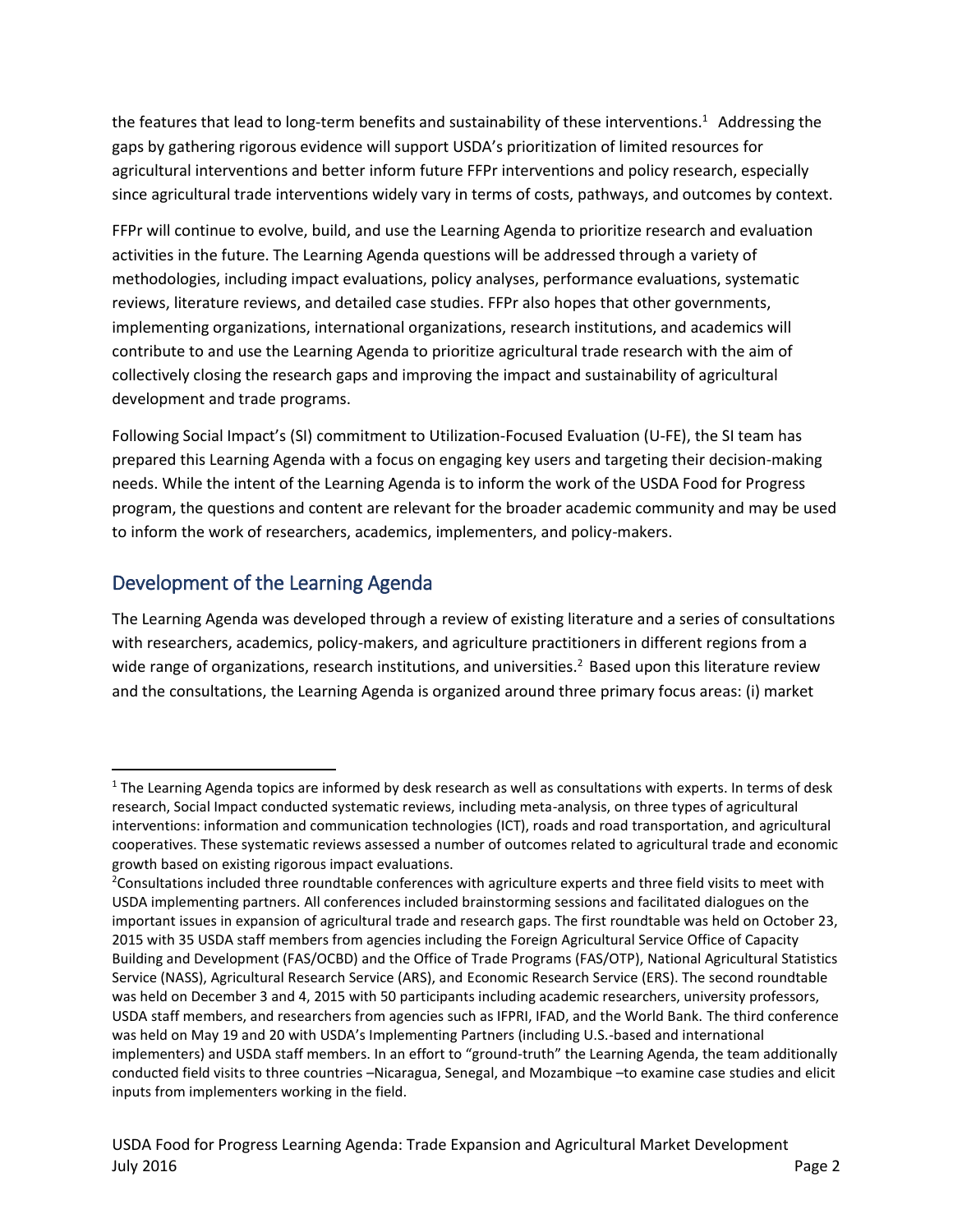systems (including value creation and market linkages), (ii) quality and standards, and (iii) risk and uncertainty.

In addition to the three focus areas, the Learning Agenda considers a number of cross-cutting areas described briefly below, such as culture, demographics, and sustainability, which are important to all agricultural actors at all levels of the market system. These cross-cutting areas are shown to influence the efficacy and outcomes of interventions. In keeping with the focus on utilization, SI has taken an integrative approach, incorporating important questions on the cross-cutting issues throughout the Learning Agenda.

#### **Description of Terms and Cross-cutting Areas**

 $\overline{\phantom{a}}$ 

*Agricultural Actors*: Recognizing that the key actors participating in markets vary based on location, context, and product, we use the term "agricultural actors" to describe all relevant actors including, but not limited to, producers (both smallholders and large-scale producers), intermediaries, processors, input sellers, service providers, investors, private sector partners, public sector partners, and consumers.

*Culture*: *3* In the agricultural sector, local perceptions of gender, sex, family structure, ethnicity, and religion can shape the roles, responsibilities, authority, and personal interactions among agricultural actors. Much of the existing literature looks at data disaggregated by sex, but ignores the complex ways in which gender affects actors' abilities to participate equally in the agricultural sector. Gender and sex constitute major research gaps; addressing them will better inform programs on what works and does not work in market development given the local cultural norms and constructs. For example, division of labor and efficient use of human capital are poorly understood, largely because in many societies labor is split informally within households. Gender and sex<sup>4</sup> can play a large role in decisions regarding the division of labor, including who engages in sales and trade, who may join cooperatives and farmer associations, who may participate in processing or entrepreneurship, what specific crops family members tend to, etc. This leads to inefficient allocations of labor, responsibilities, and decision-making authority. Additionally, discriminatory practices and policies, based on gender or other cultural characteristics, are seen in many societies. These lead to imbalanced or unfair land title and property rights; access to information, markets, credit and other services; and decision-making power within the household.

*Demographics:* While an increasing global population places greater strain on agricultural resources, global trends toward urbanization lead to changes in the labor demographics of farmers, intermediaries, processors, and other agricultural actors. In many cases, the agricultural workforce is aging and not

 $3$  As defined by UNESCO, "[culture] is that complex whole which includes knowledge, beliefs, arts, morals, laws, customs, and any other capabilities and habits acquired by [a human] as a member of society, and it could vary by local contexts."

<sup>4</sup> We use the term "gender" broadly to include all genders. We additionally use the term "sex" not interchangeably, but as another important factor that causes differential opportunities, access, and outcomes.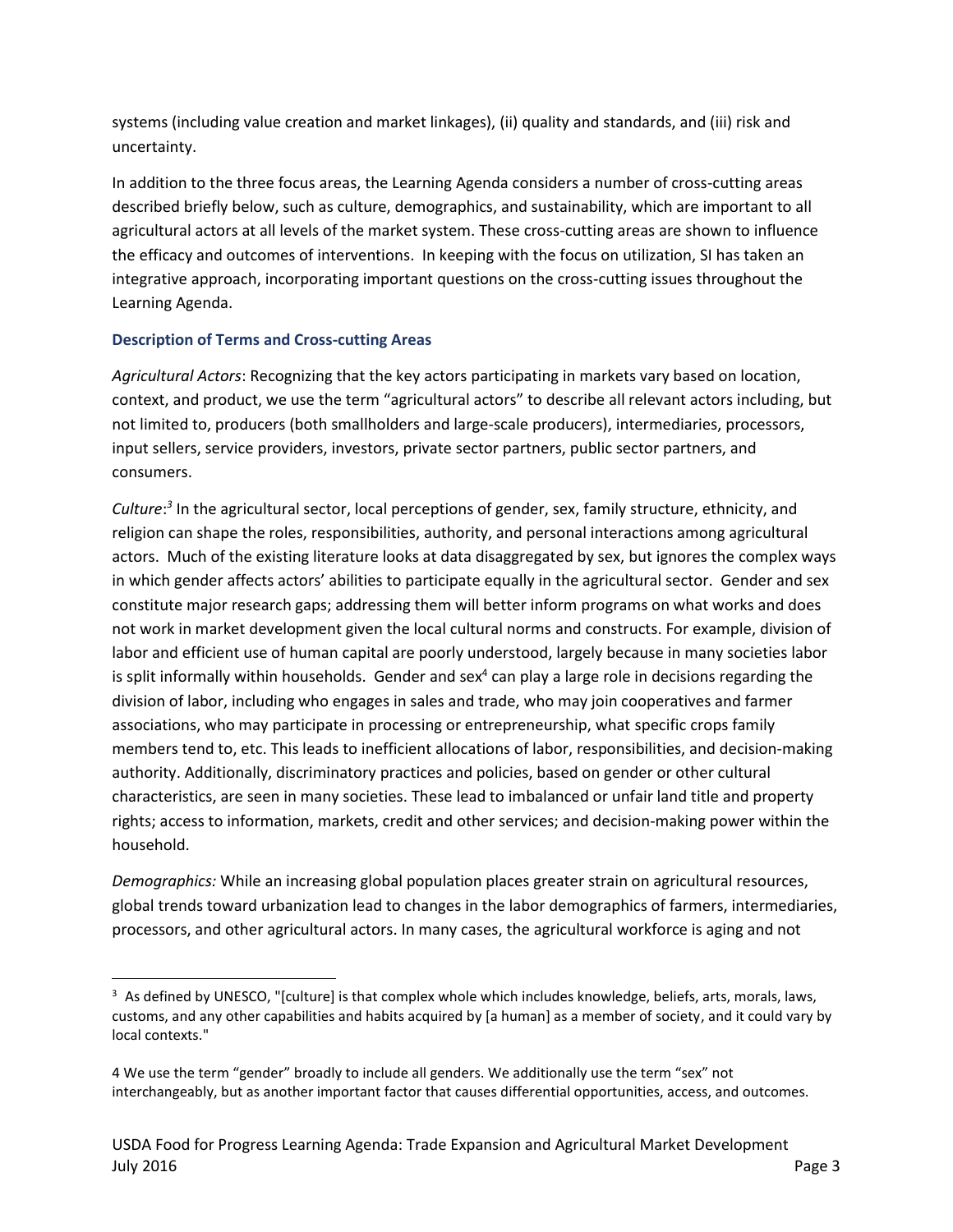being replaced, particularly among smallholders, because youth tend to migrate away from rural areas and into cities. There is a lack of research on the effects of migration and changing demographics on agricultural market development. Filling these research gaps would help to inform stronger policies and programs that address future needs.

*Sustainability:* Program interventions can improve market development only if their effects outlive the program. The concept of sustainability encompasses longevity of intended benefits and unintended consequences attributable to a program, policy, or other action. Studies that examine sustainability of program outcomes several years after the program ends are rare. Additional research on sustainability would help to inform stronger frameworks and logic models that would, in turn, inform future programming.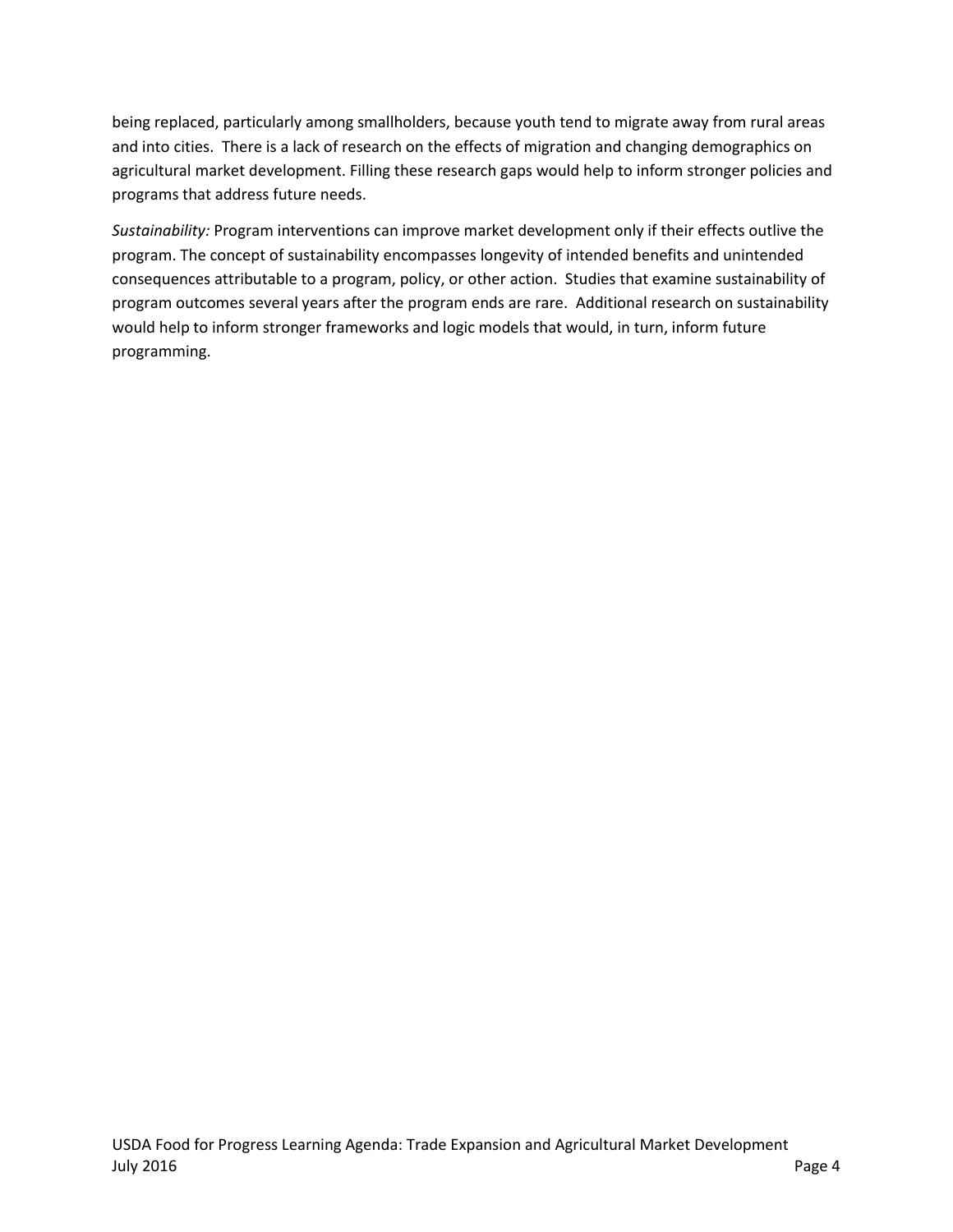# *The Learning Agenda*

### i. Market Systems

Market systems help to create, add value to, and foster market linkages by addressing all levels of the production, processing, marketing, and trade of agricultural products, including crops, livestock, and aquaculture. We use the market systems framework to explore how all actors understand and act upon their roles in order to efficiently and effectively bring agricultural products and services to market.

The market systems framework goes beyond a singular value chain and "aims to catalyze a process that results in a market that is able to adapt as needed over time to deliver a sustained flow of benefits to various agricultural actors, including the poor and otherwise disadvantaged or excluded."<sup>5</sup> Thus, a market system framework is based on understanding interconnectedness and complexity across numerous value chains, agricultural actors, households, communities, and other interacting, external market and non-market-based systems.

In this Learning Agenda, we investigate market systems under two subsections: Value Creation and Market Linkages. The value chain approach is largely represented under Value Creation in that agricultural products and services must add value at each market stage to maximize utility and produce benefits for a variety of supporting actors. This added value primarily takes the form of trade expansion and market development, but may also refer to intermediate or otherwise relevant outcomes, such as product quality improvements, nutritional outcomes, and improvements in social well-being. Market linkages provide the foundation for adaptability and innovation in a market system by allowing for informed and coordinated partnerships amongst various agricultural actors.

#### Value Creation

 $\overline{\phantom{a}}$ 

Barriers to expanding agricultural markets and trade exist at every level of the value chain, ranging from inputs and production to marketing and sales. Value creation is concerned with producing solutions to overcome these challenges and advance increasingly complex market systems.

Inefficient or restrictive government policies can create a negative enabling environment for the value chain. For example, a 2010 study showed that the Ethiopian government subsidized fertilizer and strongly encouraged use of a standard fertilizer package irrespective of the needs of farmers, leading to

<sup>5</sup> ACDI/VOCA. (2015). *Value Chain and Market System Development.* Retrieved from http://acdivoca.org/ourapproach/cross-cutting-approaches/value-chain-and-market-system-development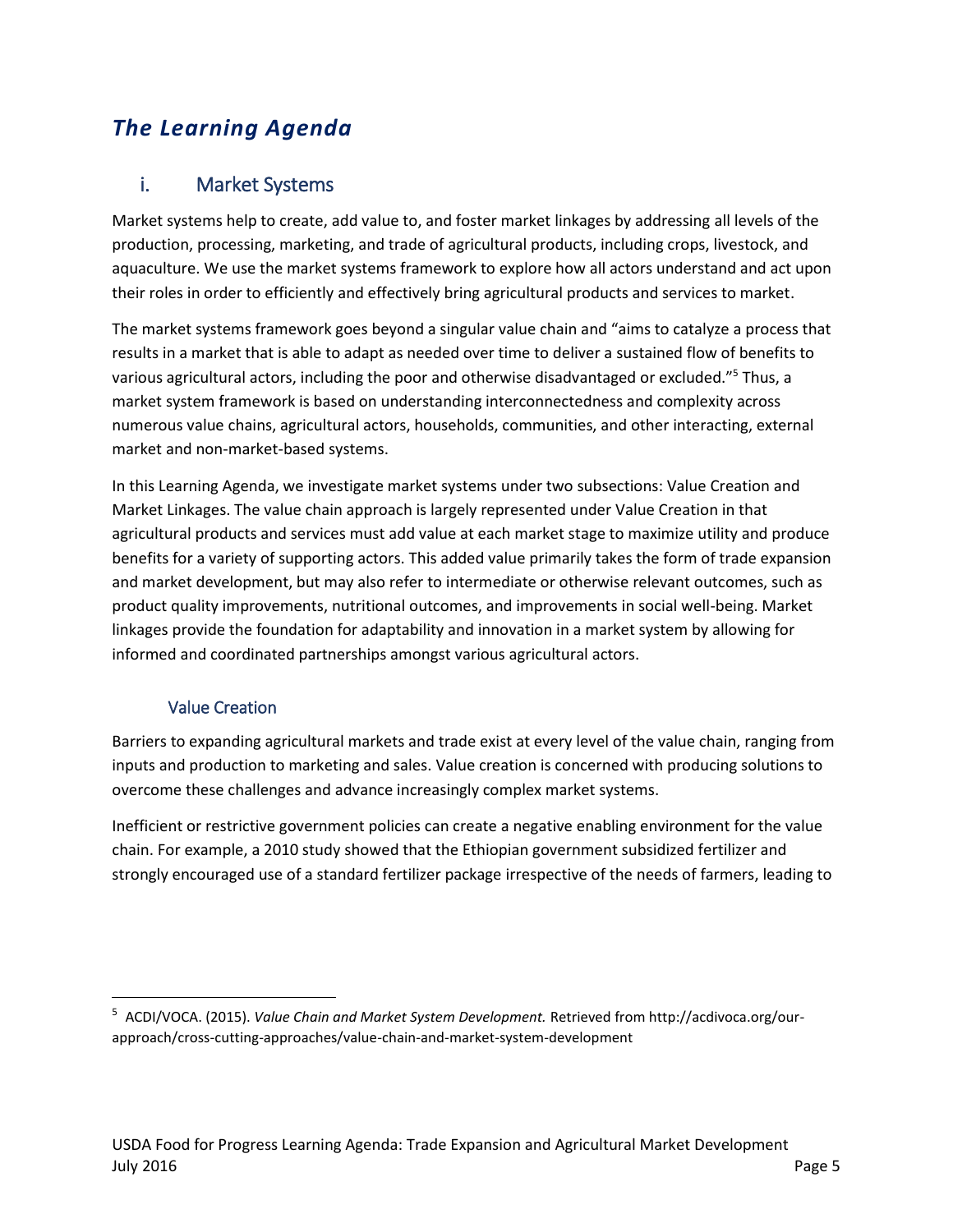inefficient allocation.<sup>6</sup> Furthermore, failure of government to provide strong infrastructure, such as roads or cold storage, can also hinder trade expansion.

Value creation can take the form of agricultural actors modifying their behavior. At times, farmers continue to produce traditional crops, even when there is greater demand for alternative crops. For example, a 2015 IFAD study demonstrated that Kenyan farmers in arid regions continued to produce water-intensive maize due to longstanding traditions, rather than hardier sorghum for which there was demonstrated demand because of local breweries' need for this more climate-appropriate crop.<sup>7</sup>

While there have been many assessments in the past that have helped to identify specific constraints, few examine the most effective and efficient ways to address such constraints. Further investigation would help to inform our understanding of how to increase the efficiency and effectiveness of both individual value chains and overarching market systems.

#### **Priority Learning Questions:**

 $\overline{\phantom{a}}$ 

- 1. What point in a value chain should be targeted and with what type of interventions, in order to have sustainable impact on value creation? What cultural and demographic factors most affect whether a value chain intervention is effective and sustainable?
- 2. What are the key differences in market system operations between local, regional, and international trade? How do the differences in size, structure, key actors, and performance affect value creation?
- 3. Which policies enhance value chains and improve enabling environments? What models of collaboration among local and international actors, including donors, private sector partners, academic institutions, and NGOs, are effective in supporting policy change?
- 4. How can improved transportation and post-harvest facilities such as cold storage, roads, etc., help in value creation to expand trade and markets?
- 5. What is the minimum level of national or local government support for a program that is necessary for that program to be effective in pursuing trade and market goals? What policies and regulatory or governing mechanisms are necessary to lay the groundwork for market expansion?
- 6. What are the long-term outcomes, both direct and indirect, of interventions related to roads and other key infrastructure components in creating strong market systems?
- 7. What are the impacts of interventions related to cash crops on improving nutrition security and altering producers' tendency to grow subsistence crops? What methods of combining market goals and nutrition goals are effective in ensuring nutritional security while expanding and

<sup>6</sup> Yamano, Takashi and Arai, Ayumi. (2010). Fertilizer Policies, Price, and Application in East Africa*. National Graduate Institute for Policy Studies, Discussion paper 10-24.* Retrieved from http://www.grips.ac.jp/rcenter/en/discussion\_papers/10-24/. pp. 6-7.

<sup>7</sup> International Fund for Agricultural Development. (2015). *Kenya and IFAD join with development partners to enhance cereal production in semi-arid counties* [Press release]. Retrieved from https://www.ifad.org/en/newsroom/press\_release/tags/y2015/7874223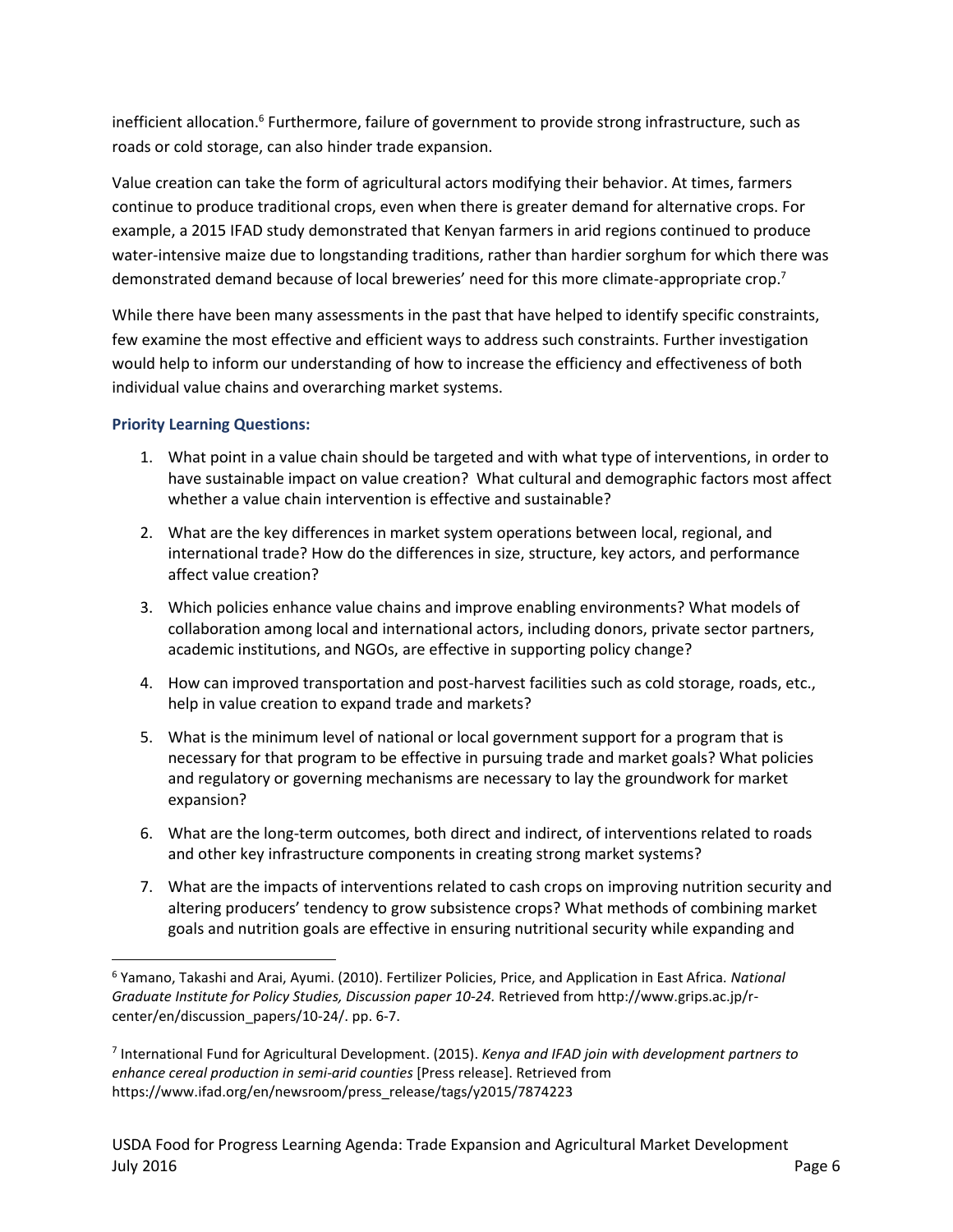improving markets? Given that nutritional decisions are frequently made within the household, what role do gender and family structure play in improving nutrition?

- 8. What opportunities exist to capitalize on the role of binding regional platforms, such as Regional Economic Communities (RECs), to promote trade harmonization and the development of agricultural market systems within and across borders?
- 9. What discriminatory practices whether political, legal, or cultural obstruct the path toward efficient and equitable market expansion? What mechanisms are effective in incentivizing policy change in the case of political or legal discrimination, and behavior change in the case of cultural discrimination? (Discriminatory practices may include discrimination based on gender, ethnicity, religion, minority status, or other cultural characteristics.)
- 10. What incentives work well to encourage agricultural actors to allocate labor based on efficient use of resources instead of expectations based on gender or other cultural norms and practices? How sustainable are such incentives?

#### Market Linkages

Market linkages refer to the relationships – including formal and informal partnerships and contracts – between various agricultural actors in a market system. Market linkages are vital to obtain access to markets and to develop viable and efficient market systems.

Impediments to finding or maintaining reliable market access include distance, underdeveloped infrastructure, unreliable transportation, lack of market information, and insufficient understanding of the role of intermediaries. For instance, poor infrastructure can increase transaction costs, which can lower profit margins; lack of market transparency and limited access to communication technology can prevent sellers and buyers from connecting with each other or from receiving reliable and consistent information on the price of goods in different locations.

Cooperatives, unions and farmers' associations are recognized forms of market linkage arrangements that provide their members with services designed for greater market access. Although there is evidence that many cooperatives successfully improve farmer outcomes, there is little research on how these types of linkages are formed and maintained, and the pathways through which such linkages specifically enhance various outcomes. There is a need for additional evidence on which collective action or member-based models are most beneficial and how governments can create enabling environments for these organizations to link farmers and traders to domestic, regional or international markets.

Understanding the relationship between agricultural actors, including but not limited to producers, buyers, intermediaries, processors, and sellers, is also a key component of understanding market linkages. The role of intermediaries in expanding trade is a vital, though not well-researched, area. Upstream, intermediaries may provide inputs, or services such as information and financing. Downstream, intermediaries may trade agricultural products or provide other services such as storage facilities. Due to the transitory existence of many intermediaries, it has historically been difficult to collect data on their operations. Understanding how to effectively engage with these actors is therefore a key gap in the literature.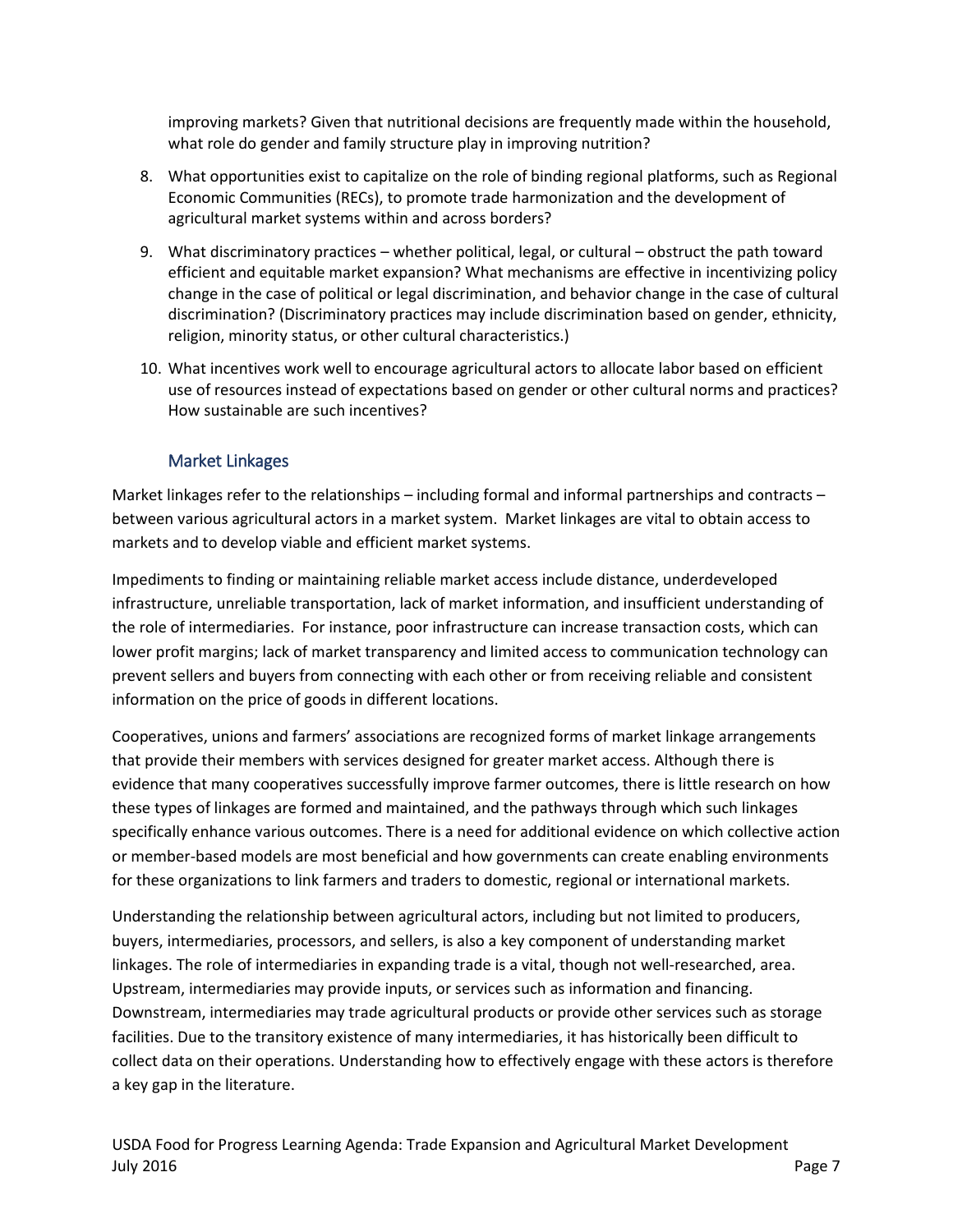Another research gap relates to small and midsize enterprises (SMEs) in agriculture. There is a large body of research on smallholders and microenterprises engaged in the agricultural sector, but there is a gap in research pertaining to agricultural SMEs. The vast majority of agricultural SMEs operate in rural areas in the informal sector, and their survival rates have been very low. <sup>8</sup> While a vast amount of literature exists on microenterprise and finance for smallholders, research on financial constraints of agricultural SMEs and the impact of access to formal financial resources has not been well-examined. <sup>9</sup> Furthermore, studies on SMEs generally focus on SMEs in urban areas, in industries such as manufacturing; very few focus on agricultural SMEs.<sup>10</sup> As leveraging the potential of SMEs could serve as a pathway toward expanding markets, this is an important area for research.

Lastly, research is lacking on the most effective ways to link farmers with higher levels of the value chain, such as large-scale domestic processors and multinational corporations. Leveraging the private sector could help add value and expand markets. Recent studies have shown that contract farming can be an effective means to improve farmer outcomes, $11$  but additional research on engaging the private sector is needed to inform future interventions.

#### **Priority Learning Questions:**

- 11. To what extent does increasing horizontal and vertical market linkages among agricultural actors at various levels, such as companies, SMEs, smallholders, and intermediaries, promote economic benefits for actors and market expansion overall?
- 12. What value do intermediaries bring in expanding markets? What methods of engaging intermediaries to expand markets through the services and trade they provide are effective?
- 13. What are efficient and effective ways, including use of ICT, to increase agricultural actors' access to critical market information and incentivize them to act on this information?
- 14. What are the best linkage models to help small and medium sized producers, traders and postharvest market actors, who frequently lack collateral, registration and credit history to access loans or other financial instruments to effectively expand their businesses?
- 15. Do cooperatives, associations, federations, or collectives impact producers' abilities to optimize sales to markets at the local, regional, or international level? What particular services provided

 $\overline{a}$ 

<sup>11</sup> Bellmare, Marc and Novak, Lindsey. (2015). *Contract Farming and Food Security.* Retrieved from Munich Personal RePEc Archive (MPRA): https://mpra.ub.uni-muenchen.de/65817/

<sup>8</sup> International Finance Corporation. (2012). *Innovative Agricultural SME Finance Models.* Retrieved from http://www.ifc.org/wps/wcm/connect/55301b804ebc5f379f86bf45b400a808/Innovative+Agricultural+SME+Finan ce+Models.pdf?MOD=AJPERES. p. 25.

<sup>9</sup> International Finance Corporation. p. 59.

<sup>&</sup>lt;sup>10</sup> Piza, Caio, et. al. (2016). The Impact of Business Support Services for Small and Medium Enterprises on Firm Performance in Low- and Middle-Income Countries: A Systematic Review. *Campbell Systematic Reviews, 2016 (1).*  doi: 10.4073/csr.2016.1. Retrieved from http://www.campbellcollaboration.org/lib/project/284/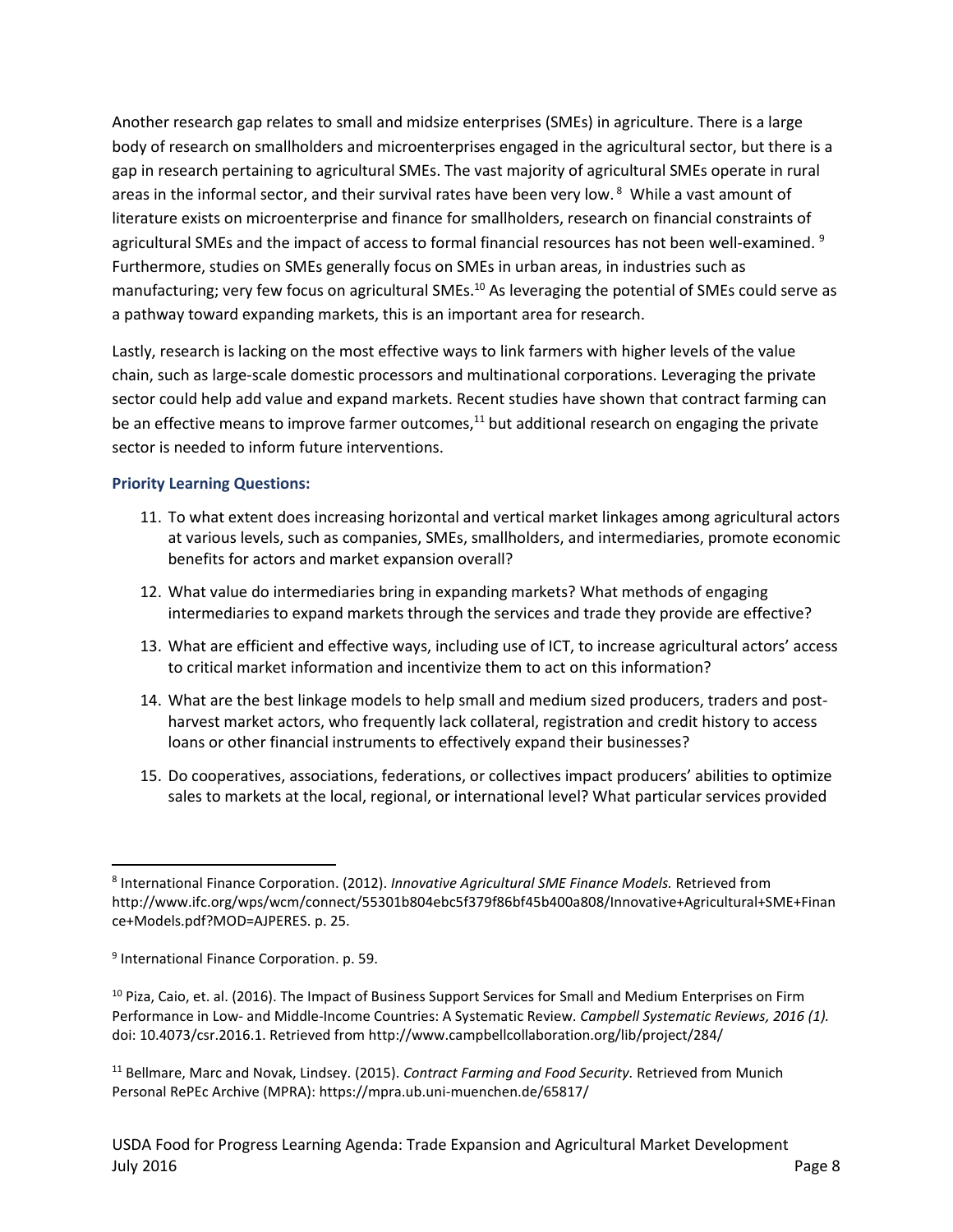by cooperatives lead to results? What types of cultural environments are best for these different models to thrive?

- 16. What types of market linkages best enable multinationals to collaborate with emerging agricultural markets to increase efficiency and effectiveness along the value chain in a mutually beneficial manner?
- 17. How can market-driven public/private partnerships help ensure long-term sustainability of programs?
- 18. What types of market linkages help reduce the obstacles in value chains that hinder agricultural actors from benefiting from existing infrastructural facilities?
- 19. What are the most high-impact opportunities to expand markets in developing countries through South-South trade?
- 20. How can SME capacity and market linkages be developed through business incubators and business development services in order to expand agricultural markets?

### ii. Quality and Standards

 $\overline{\phantom{a}}$ 

Standards for agricultural products vary widely by country, market, and product, but international markets follow standards that are often the most stringent in protecting consumer health and promoting fair practices in food trade. Most of these standards are led by the Codex Alimentarius, the international food standards-setting body established in 1963 by the Food and Agriculture Organization (FAO) and World Health Organization (WHO). While markets with higher standards can offer higher value, small-scale producers, processors, intermediaries, and other actors often lack information on standards required to enter new, niche, and emerging markets. Even with information, farmers face challenges in accessing safe, affordable storage, refrigeration, and transportation to preserve quality post-harvest. Improving post-harvest infrastructure as well as policies and innovations that support efficient and effective information flow among agricultural actors are key means of improving an enabling environment for producers to meet high standards and engage in international trade.

Additionally, issues related to adulteration of inputs can lower product quality for the entire supply chain. This is particularly problematic as markets expand, because in larger markets, sellers and traders often cannot trace the sources of all their products. This can compromise food safety. For example, the World Fish Center, in implementing the USAID Feed the Future aquaculture project in Bangladesh, found that adulterated product existed in Bangladesh's shrimp and prawn value chain.<sup>12</sup> Because Bangladesh is a large exporter of seafood to the US and Europe, this type of adulteration puts the entire Bangladeshi industry at risk of not meeting international standards and losing status as an exporter. In other cases, counterfeit seeds, fertilizers and other inputs have harmed entire value chains in terms of product quality and therefore sales potential.

<sup>12</sup> Innovision Consulting Private Limited. (2012). *Value Chain Analysis: Shrimp, Prawn, and Tilapia from the Southern Region of Bangladesh.* Retrieved from http://aquaticcommons.org/12703/1/WF\_3575.pdf. pp. 50-51.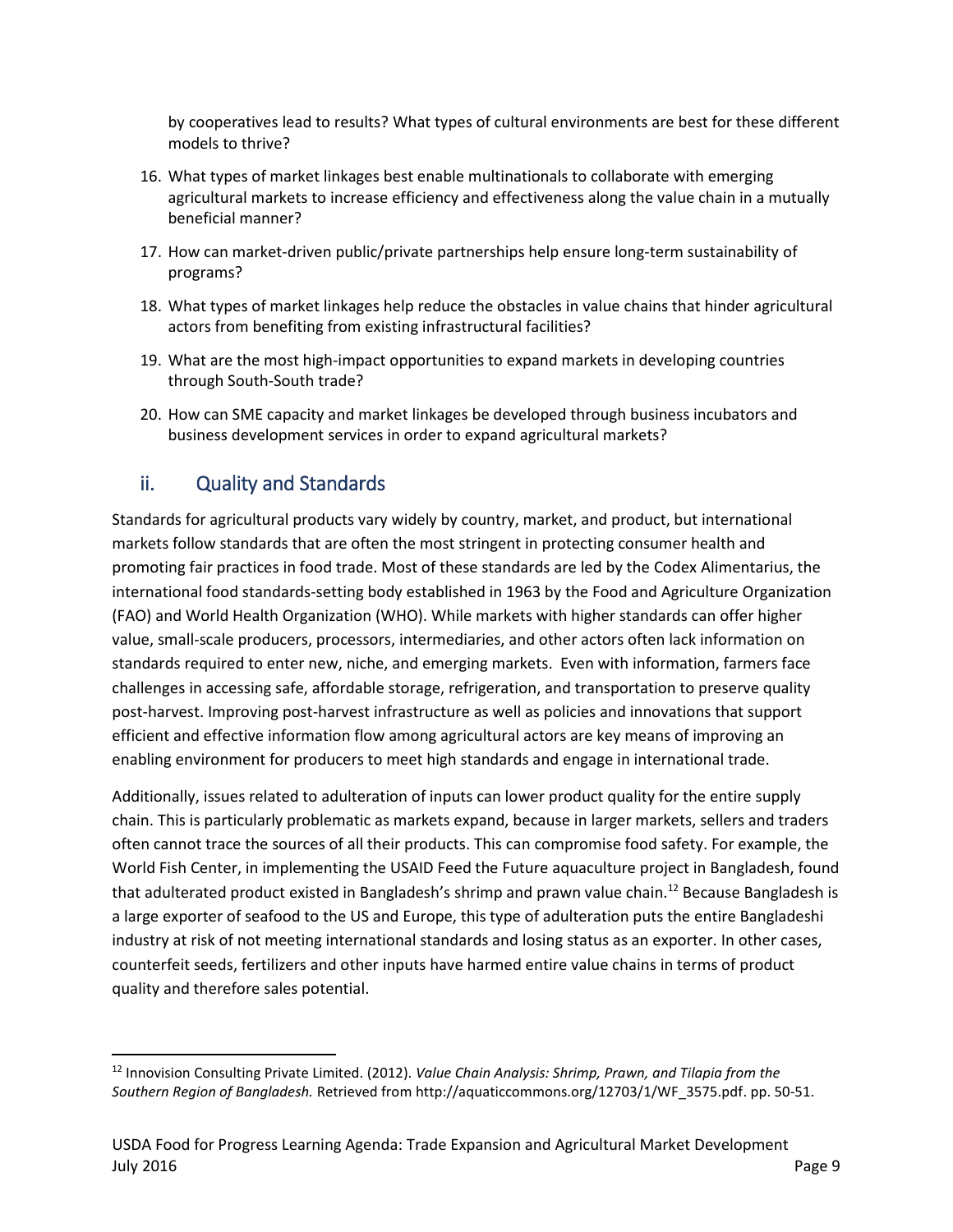Private sector actors play a large role in setting quality standards through their purchases of products. Low quality products often stay in the local markets, while high quality goods are sold in domestic high value supermarkets or exported regionally or beyond. It is therefore important to consider each segment of the market for a product, tailoring interventions to the level of trade (regional, domestic, or international) and standards expected in particular markets. Many programs fail to disseminate information to producers about certification requirements to enter high value markets, even while working with them to grow a product specifically for an international market. New developments in ICT show potential to improve effective dissemination of information and help link producers with buyers.

In developing domestic markets, it can be beneficial to promote international standards to prepare farmers to scale up and sell internationally. However, programs promoting adherence to standards should be specifically tailored based on the intended buyer(s).

Furthermore, while aesthetic standards are relevant for exports, food safety and nutritional standards are important for all markets. Donors, private investors, and program implementers have a role to play in working with governments to create a strong regulatory environment for enforcing food safety and nutrition standards for agricultural products. Governments should work with a variety of actors, including producers, traders, processors, and exporters, to ensure these standards are met.

#### **Priority Learning Questions:**

- 21. In what context is it profitable for agricultural actors, particularly producers and processors, to adopt higher product quality standards for sales in higher-value markets, including international markets?
- 22. What policies or actions are effective in enforcing food safety standards to ensure public health and nutrition security? What role can various actors, including government, exporters, processors, and the private sector, play to enforce food safety standards to ensure public health and nutrition security?
- 23. What models of communication from buyers on requirements in terms of quality, standards, and aesthetics will support better partnerships with producers, suppliers, traders, and processors?
- 24. What types and applications of technology can support linkages between producers, traders, and consumers in meeting required quality standards in a collaborative and mutually beneficial manner?
- 25. Does educating consumers on nutrition and food safety impact product sales or incentivize improvements in production and processing?
- 26. Can marketing and branding effectively influence consumer preferences in order to benefit both product quality and/or nutrition priorities? How can existing cultural frameworks, such as family structure and community roles, be leveraged to encourage long-term prioritization of nutrition?
- 27. What innovations to improve traceability, including those utilizing technology or working through cooperatives and associations, have been most efficient and effective in identifying low quality or adulterated products?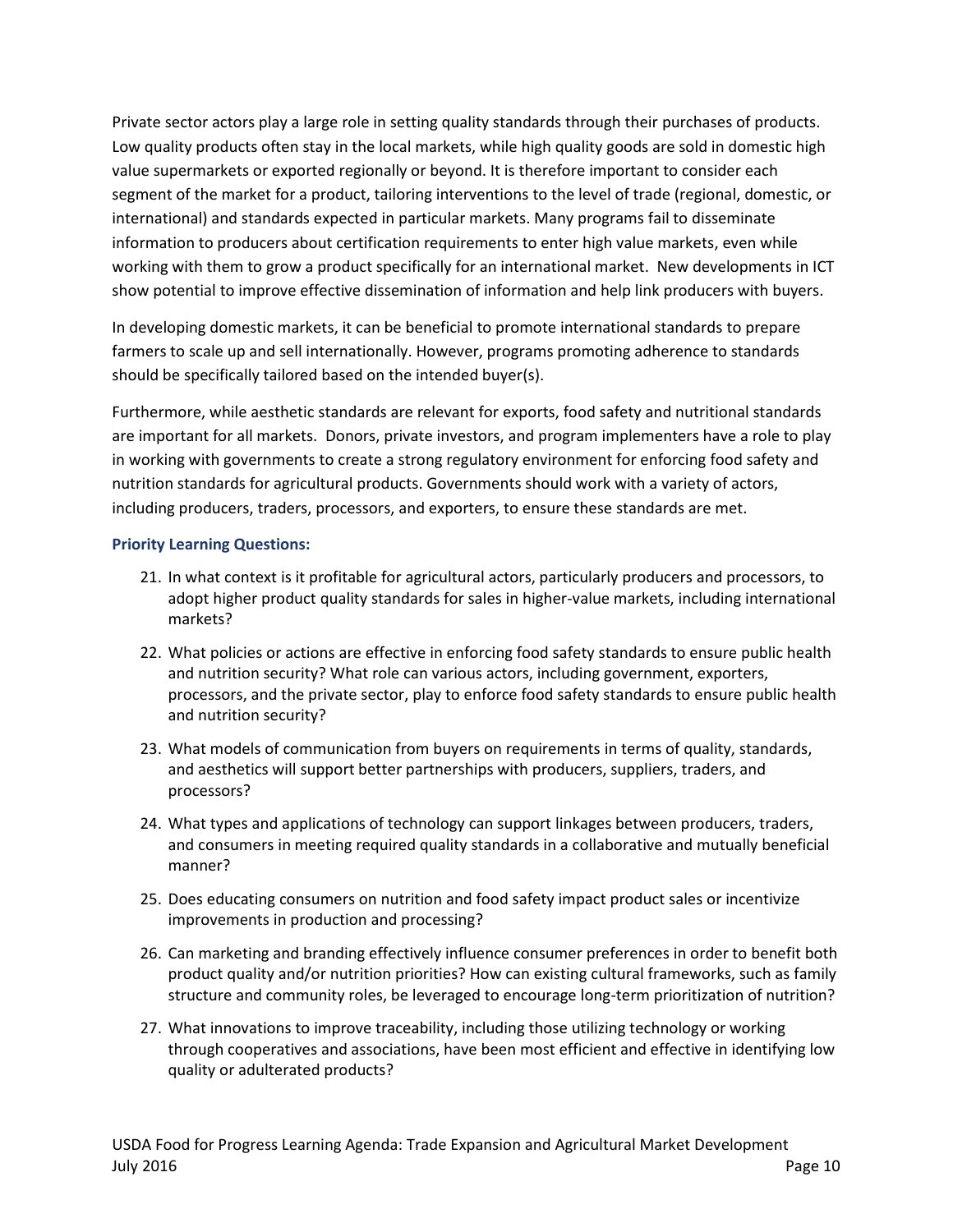- 28. What are the best methods to improve the post-harvest stage of the value chain, in order to maintain quality and value of crops after the harvest? What aspects of production before harvest, such as ensuring input quality and limiting pests and diseases, are most important to reduce post-harvest losses?
- 29. What technologies, infrastructure components, and services need to be accessible for agricultural actors to consistently meet quality standards?
- 30. What is the price premium for agricultural actors who meet more stringent requirements or certifications such as organic or Fair Trade?

## iii. Risk and Uncertainty

Agricultural risk and uncertainty remove safeguards, reduce individuals' resilience to shocks and disturbances, and pose formidable challenges to the agricultural sector, especially when adequate safety nets and mitigation tools are limited or absent. Therefore, several governments, donors and agricultural development program implementers seek to improve risk management and coping abilities of agricultural actors, especially small and medium actors.

The bulk of available literature focuses on designing and delivering insurance and financial products such as loans, as well as savings and loan guarantees, to help actors cope with individual and systemic production and price risks arising from temporary weather-related factors. Climate-smart agriculture is particularly important to address long-term risks by encouraging production that is sustainable, resilient, and reduces greenhouse gas emissions. New technologies, including those related to climate-smart agriculture, can present both opportunities and risks. More information is needed on the nature of risks along the value chain; the ways in which various actors manage risks; efficient methods to mitigate, manage and cope with risks; and ways to utilize real-time information to spur adoption of innovative practices to minimize risks. Additionally, while contracts mitigate market-related risks, there is little research on specific contractual terms and conditions that can effectively bind parties including buyers, sellers, and traders in a way that is enforceable.

In addition, sustainability of program outcomes is a critical, but frequently overlooked, aspect of programming. By instituting stability, sustainable program outcomes can help to reduce some of the uncertainty that agricultural actors face. However, there is very little research pertaining to how to build lasting achievements. Most often, project designs lack built-in sustainability mechanisms, and often beneficiaries lack capacity to independently sustain or monitor the project or project outcomes. The average life of most projects is five years, and it is logistically difficult to monitor projects for an additional 15 or 20 years. Sustaining achievements after the withdrawal of donor support, as well as evaluating sustainability of outcomes, remains a challenge. Additional research is needed on how to mitigate risk of achievement dissolution after the completion of the project.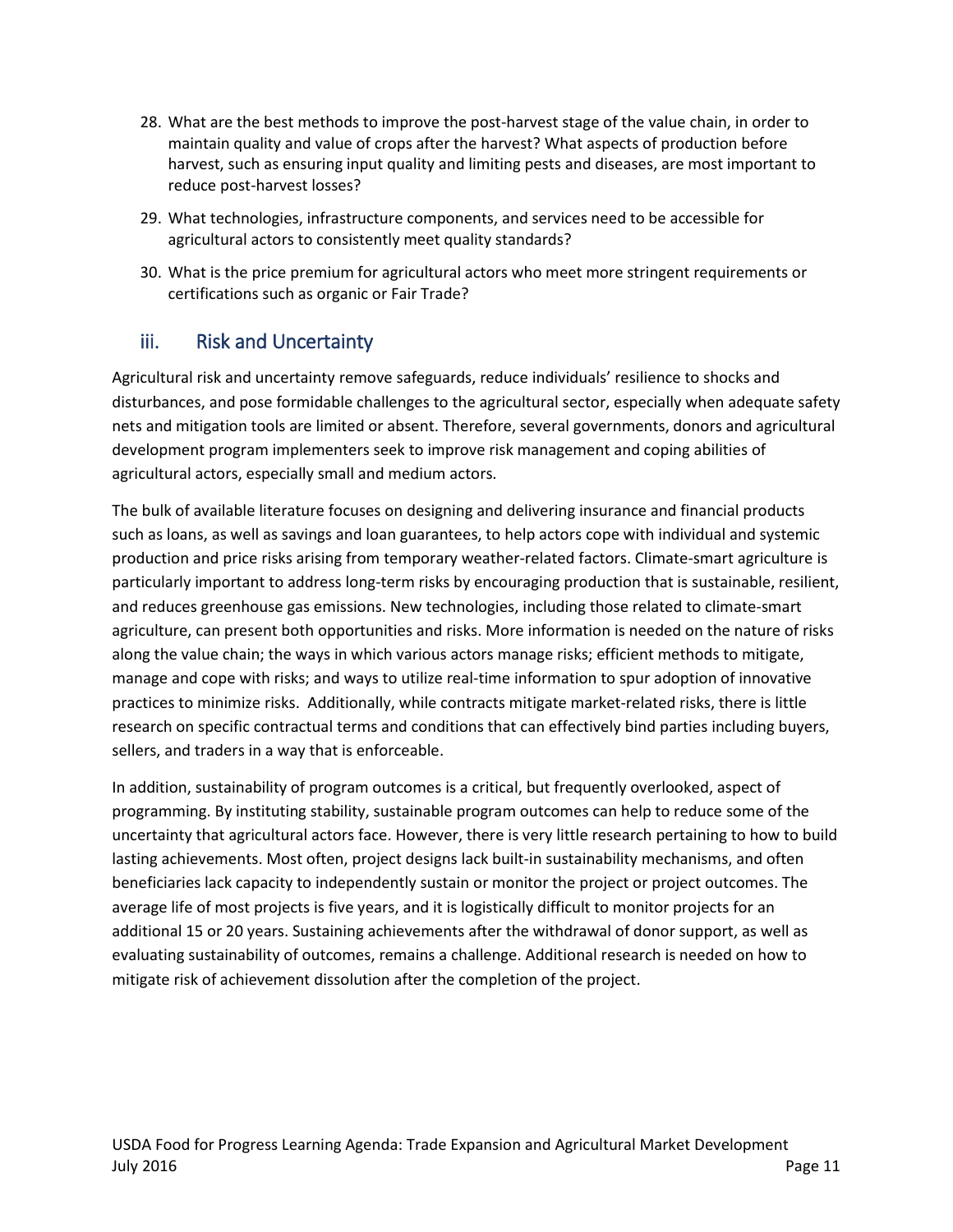#### **Priority Learning Questions:**

The research questions below may apply to the following risks: price risks, production risks, weather uncertainty, and climate change uncertainty.

- 31. What is the nature and degree of agricultural risk and uncertainty for agricultural actors, i.e., farmers, suppliers, and intermediaries throughout and at each stage of the value chain? How are these risks mitigated and managed?
- 32. What interventions are effective in reducing risk to encourage adoption of innovative methods, practices, technologies and climate-smart agriculture?
- 33. What are the most effective methods to educate and train agricultural actors on risk management?
- 34. What types of incentives are effective in encouraging the adoption of risk reduction and mitigation products and practices (i.e., insurance, loans, crop diversification, new technology) among agricultural actors?
- 35. To what extent can informal and/or formal contracts be effective at reducing risk among farmers, suppliers, and traders? To what extent does formalizing the utilization and enforcement of binding contracts reduce the risks to farmers, suppliers, and traders?
- 36. What are the benefits of investing in seed banks to protect against climate and weather-related risk and uncertainty?
- 37. What are the most effective tools and technologies to disseminate reliable, timely information about pertinent risks and uncertainty to farmers, suppliers, processors, and traders to reduce incomplete and asymmetric information?
- 38. What are the best methods and mechanisms to reduce risks related to sustainability of intended outcomes and minimize unintended effects?
- 39. What is each agricultural actor's greatest vulnerability to climate risks? What are the best models for agricultural actors to protect their livelihoods against these risks?